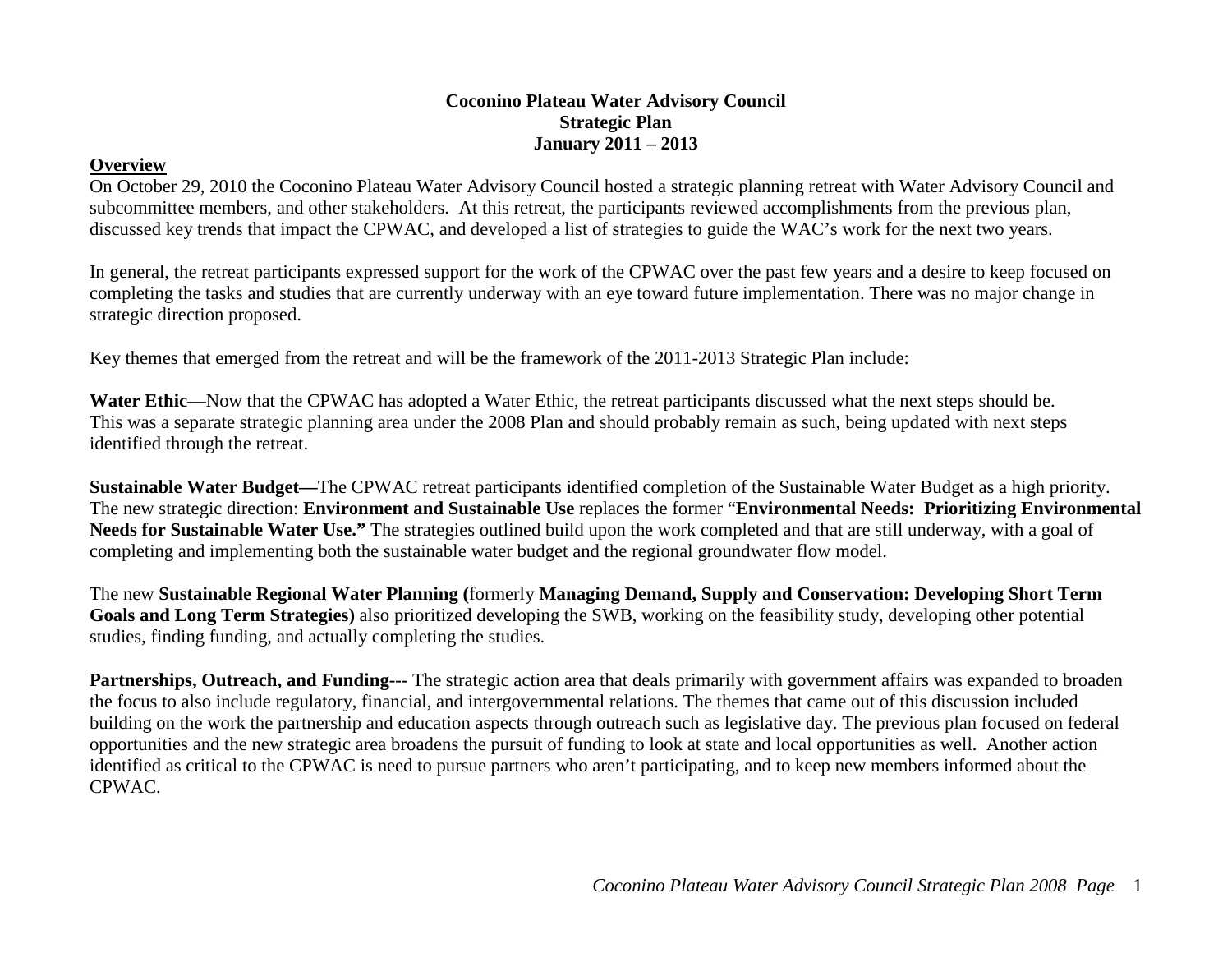Feasibility Study: Although there were no specific exercises to focus on the feasibility study at the retreat, the need to develop a cost share agreement for the non-federal partners was raised, and the expectation that the CPWAC will move forward with the Study and continue to pursue funding will be a primary focus of the CPWAC in the upcoming years is inherent in all of the strategic areas.

With the first Strategic Plan adopted in 2006, there was a strategic area focusing on education and outreach. With the 2008 Strategic Plan that section was eliminated and became integral to the other strategic areas. This year there was a separate break-out group to develop a vision and specific strategies. Whether this should maintain its own strategic direction, or again be incorporated into the other elements will be a decision to be made by the CPWAC at the recommendation of the Public Outreach Committee. Some key issues that came out of the retreat for the POC include updating the web page to be interactive and current, with monthly updates before each meeting. Also, using social media when appropriate was mentioned.

The Subcommittees will review the proposed changes to the current strategic plan and make appropriate changes. Eliminating existing strategies that have been completed, modifying those that need to be updated, and adding new ones to achieve future strategic directions.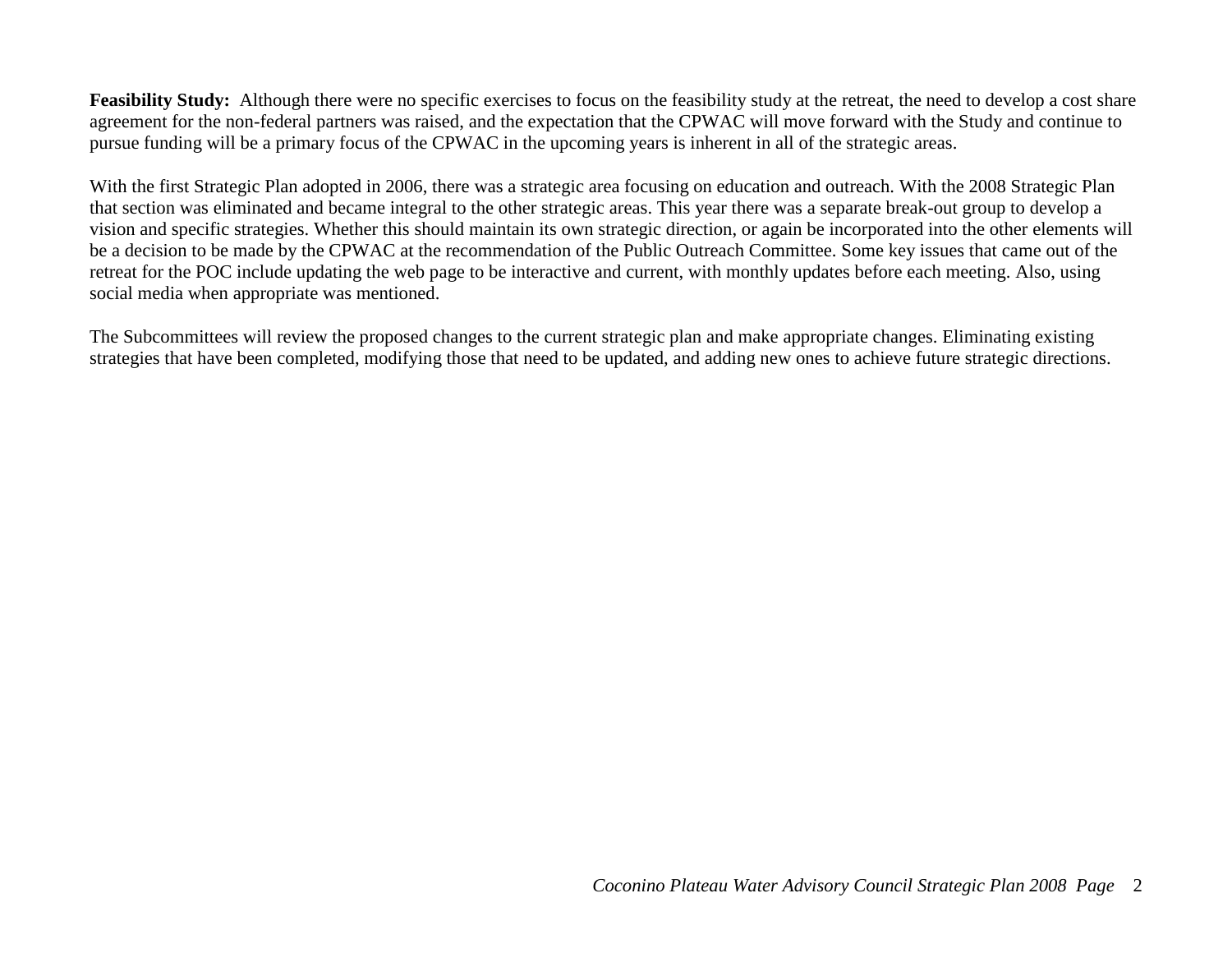### **STRATEGIC DIRECTION 2010: Creating a Water Ethic**

**Vision: Education and awareness leads to a regional adoption of a water ethic. (Includes criteria for functioning water sheds, linking groundwater flow to the at-risk water study, and determine the environmental effects and hydrological sensitive areas.)**

**Success Indicators: Adoption of Water Ethic by Member Agencies**

| <b>Challenges:</b> |
|--------------------|
|--------------------|

#### **Opportunities:**

- Identified "best use" of water resources by area can guide planning. • Education
- Getting the public to "buy in" and have ownership of the water ethic.
- Getting good data, information and predictions for the roadmap.
- Different cultures and groups have different interpretations of water ethic.

| <b>Strategies to Implement</b>                                                                                                                                                         | <b>Lead Role</b>           | <b>Resources</b> | Projected<br><b>Timeline</b> | <b>Status</b>                                                                                   |
|----------------------------------------------------------------------------------------------------------------------------------------------------------------------------------------|----------------------------|------------------|------------------------------|-------------------------------------------------------------------------------------------------|
| 1.1 WAC Member agencies adopt Water Ethic<br>making it part of the regional value system-<br>Water Ethic is key message of WAC.                                                        | <b>TBD</b>                 | <b>TBD</b>       | <b>TBD</b>                   | Adopted June 2010                                                                               |
| 1.2 Create an understanding of the reality in<br>terms of what water use is now, what is<br>sustainable, etc.                                                                          | Exec<br>Committee          | <b>TBD</b>       | <b>TBD</b>                   | This has not been started-probably<br>relies in part on sustainable water<br>budget work of TAC |
| 1.3 Define an "adequate" usage amount (per<br>capita target number) with parameters to<br>develop a desired water footprint and<br>potential model (similar to a carbon<br>footprint). | Exec. Com./<br>Coordinator | <b>TBD</b>       | <b>TBD</b>                   | This has not been started-probably<br>relies in part on sustainable water<br>budget work of TAC |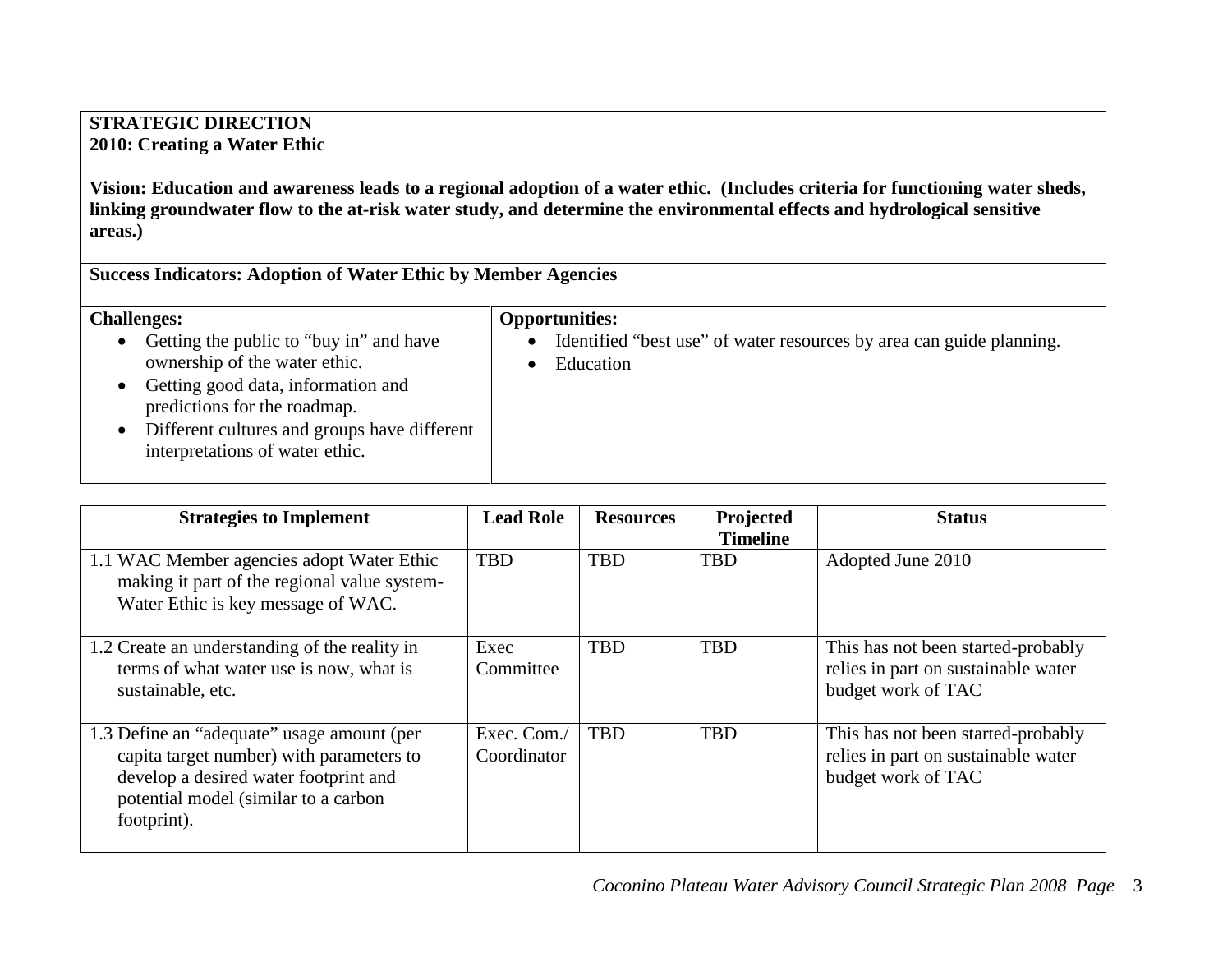| <b>Strategies to Implement</b>                                                                                                                                          | <b>Lead Role</b>                                | <b>Resources</b> | Projected<br><b>Timeline</b> | <b>Status</b>                                                                                                                                                                                     |
|-------------------------------------------------------------------------------------------------------------------------------------------------------------------------|-------------------------------------------------|------------------|------------------------------|---------------------------------------------------------------------------------------------------------------------------------------------------------------------------------------------------|
| 1.4 Develop and define priorities (hierarchy of<br>needs) to determine "best use" for the water<br>supply.                                                              | Exec.Com/<br>Coordinator                        | <b>TBD</b>       | <b>TBD</b>                   | Clarify Role and Intent                                                                                                                                                                           |
| 1.5 Create a "cool" WAC mascot (ex. Northern<br>AZ Leopard Frog) or other icon symbol of<br>the water ethic.                                                            | Public<br>Outreach                              | <b>TBD</b>       | <b>TBD</b>                   | This project is still in process.<br>Schools have been identified, letters<br>need to be composed and mailed<br>with a target date (of February) to<br>pick a winner, (announcement in<br>April). |
| 1.6 Find utilities and entities willing to give<br>financial incentives to individuals<br>incorporating a water ethic into their lifestyle<br>(storm water harvesting). | TAC/Public<br>Outreach                          | <b>TBD</b>       | <b>TBD</b>                   | <b>Not Started</b>                                                                                                                                                                                |
| 1.7 Utilize partnerships (ex. tourism industry,<br>Chamber of Commerce, travel organizations,<br>schools, realtors, and developers) to promote<br>the water ethic.      | Public<br>Outreach                              | <b>TBD</b>       | <b>TBD</b>                   | <b>Not Started</b>                                                                                                                                                                                |
| 1.8 Develop CPP Water Conservation Awards                                                                                                                               | Public<br>Outreach/<br><b>TAC</b><br>(criteria) | In kind          | <b>TBD</b>                   | In progress                                                                                                                                                                                       |
| 1.8 Use Social Research Lab to identify where<br>we are and where we want to go with key<br>audiences.                                                                  | <b>TBD</b>                                      | <b>TBD</b>       | <b>TBD</b>                   | <b>Not Started</b>                                                                                                                                                                                |
| 1.9 Create ownership/buy-in/accountability for<br>implementing our regional water ethic<br>(public and policy makers).                                                  | Public<br>Outreach                              | <b>TBD</b>       | <b>TBD</b>                   | In Progress (see conservation<br>strategies)                                                                                                                                                      |
| 1.11 Utilize the IMAX Grand Canyon theater                                                                                                                              | <b>TBD</b>                                      | <b>TBD</b>       | <b>TBD</b>                   | <b>Not Started</b>                                                                                                                                                                                |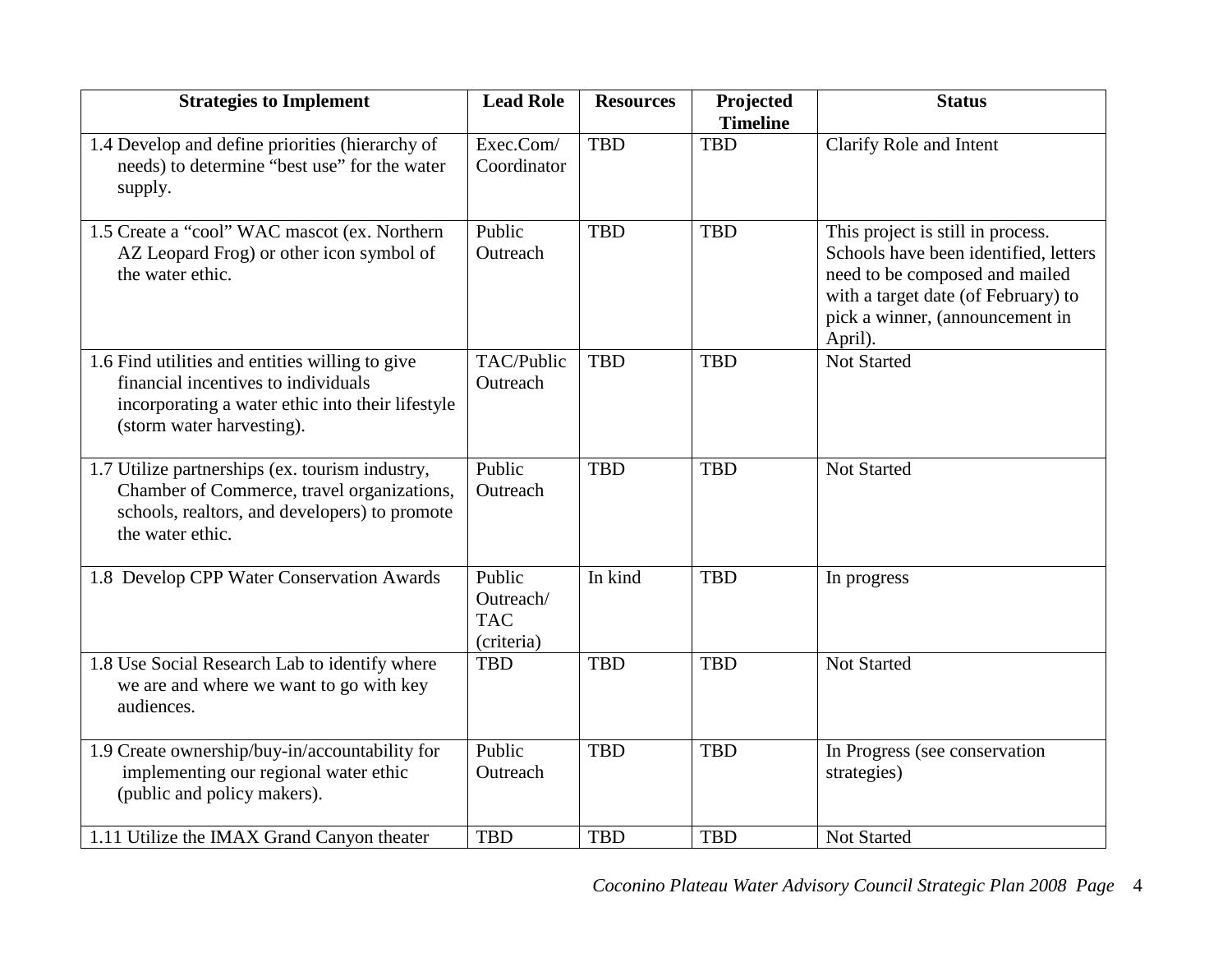| <b>Strategies to Implement</b>                                                                                                                                                     | <b>Lead Role</b>                | <b>Resources</b>  | Projected       | <b>Status</b>                                                                                                              |
|------------------------------------------------------------------------------------------------------------------------------------------------------------------------------------|---------------------------------|-------------------|-----------------|----------------------------------------------------------------------------------------------------------------------------|
|                                                                                                                                                                                    |                                 |                   | <b>Timeline</b> |                                                                                                                            |
| 1.12 Involve high school "cool" kids to deliver<br>message. Jr. WAC for High School students;<br>promote youth representation on WAC;<br>school water audits conducted by students | Public<br>Outreach<br>Committee | Funds<br>budgeted | In progress     | Proposal for Youth Council<br>submitted by John Davison and<br>under consideration by Public<br>Outreach Committee and WAC |
| 1.13 Develop marketing and communications<br>plan to promote water ethic                                                                                                           | <b>TBD</b>                      | <b>TBD</b>        | <b>TBD</b>      | <b>TBD</b>                                                                                                                 |

# **STRATEGIC DIRECTION**

**2010: Environment and Sustainable Water Use**

**Vision: Lead Colorado Plateau toward sustainable water use for people and the environment**

**Success Indicators: WAC approves Sustainable Water Budget; Uses the regional groundwater flow model to test sustainable water budget, monitoring water quality and quantity (ID Gaps)**

| <b>Challenges:</b>                                                                                                   | <b>Opportunities:</b>                                                                                                                                                                                                                                                                                                                                              |
|----------------------------------------------------------------------------------------------------------------------|--------------------------------------------------------------------------------------------------------------------------------------------------------------------------------------------------------------------------------------------------------------------------------------------------------------------------------------------------------------------|
| funding<br>٠<br>Linking studies<br>$\bullet$<br>1872 mining act<br>$\bullet$<br>Integrating legislation<br>$\bullet$ | Climate change efforts (nationally) and Picture Canyon (locally) have<br>$\bullet$<br>made people more aware of their environmental impacts.<br>Possibilities for new funding, creativity, prioritizing projects, water<br>$\bullet$<br>alert system<br>Reaching new audiences (such as people who don't live in N. AZ,<br>$\bullet$<br>although impact the area). |

| <b>Strategies to Implement</b>                 | <b>Lead Role</b> | <b>Resources</b> | Projected       | <b>Status</b>                 |
|------------------------------------------------|------------------|------------------|-----------------|-------------------------------|
|                                                |                  |                  | <b>Timeline</b> |                               |
| 2.1 Assess environmental needs for quality and | <b>TAC</b>       | In kind,         | <b>TBD</b>      | In Progress-Sustainable Water |
| quantity of water. Identify water quality and  |                  | grant            |                 | Budget project                |
| quantity (both surface and ground) thresholds  |                  |                  |                 |                               |
| for environmental needs (standards differ by   |                  |                  |                 |                               |
| species and system)                            |                  |                  |                 |                               |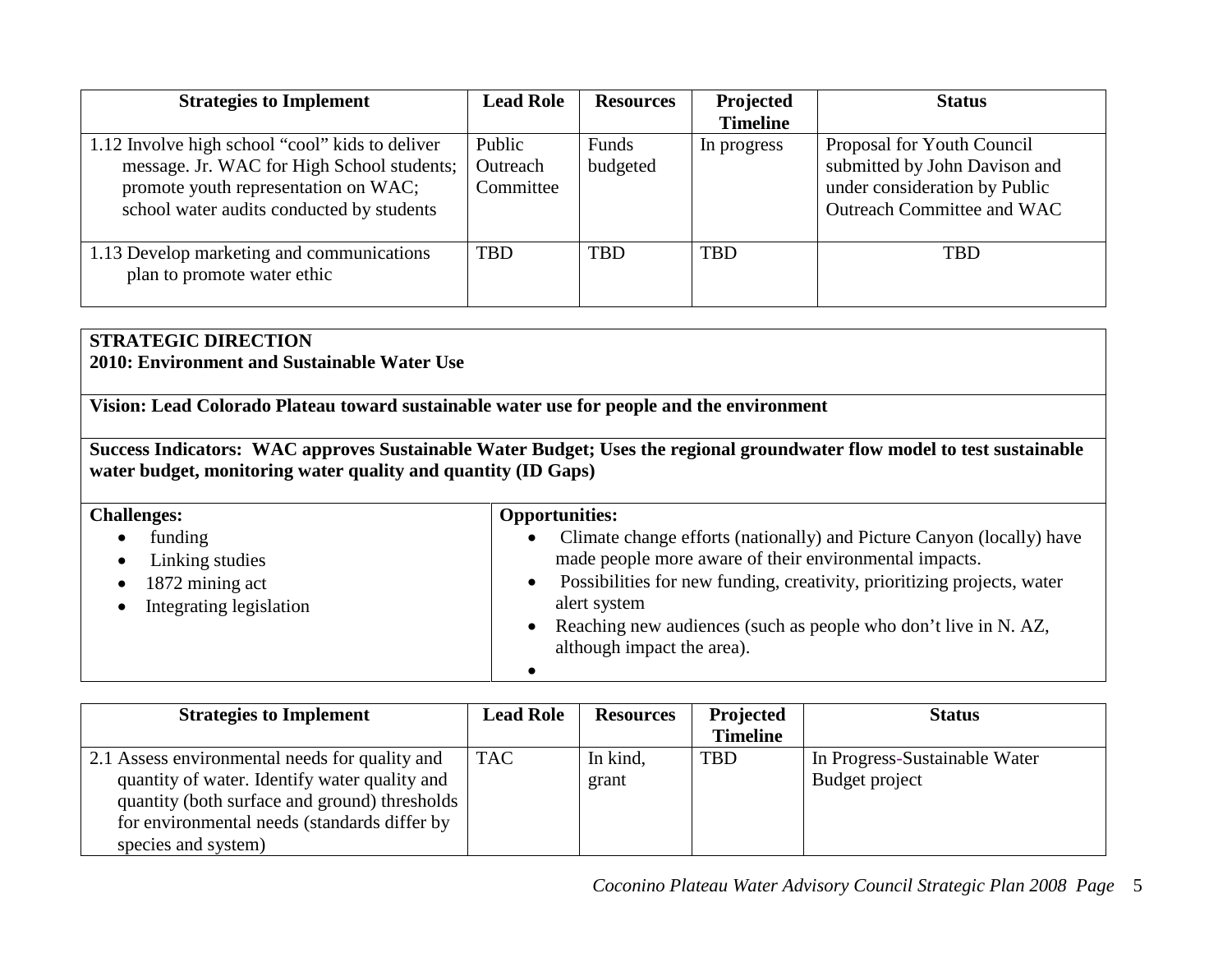| <b>Strategies to Implement</b>                                                                                                                                                                                   | <b>Lead Role</b>                     | <b>Resources</b>   | Projected<br><b>Timeline</b> | <b>Status</b>                                                                                                                                                                                 |
|------------------------------------------------------------------------------------------------------------------------------------------------------------------------------------------------------------------|--------------------------------------|--------------------|------------------------------|-----------------------------------------------------------------------------------------------------------------------------------------------------------------------------------------------|
| 2.2 Identify and promote land management<br>practices that improve water availability and<br>protect hydrologically sensitive areas.                                                                             | <b>TAC</b>                           | In kind            | <b>TBD</b>                   | In Progress-TAC has identified<br>several good data sources and will<br>provide appropriate information to<br>the POC for inclusion on the CPWAC<br>website                                   |
| 2.3 Prioritize "at risk" areas for management.<br>Identify important environmental<br>resources (priorities based on risk, etc.)                                                                                 | <b>TAC</b>                           | In kind,<br>grants | <b>TBD</b>                   | In Progress - Coconino Plateau At-<br><b>Risk Water Project Final Report</b>                                                                                                                  |
| 2.4 Identify legislative needs to protect important<br>environmental resources.                                                                                                                                  | TAC,<br>Government<br><b>Affairs</b> | In kind            | <b>TBD</b>                   | In Progress - joint meetings held to<br>discuss issues of mutual/overlapping<br>concern of committees but have not<br>developed this list-GAC needs<br>direction from WAC                     |
| 2.5 Develop a plan to link models and studies<br>and identify next steps, gaps in research, etc.<br>2010 revised results of groundwater model<br>scenarios and ID ways to track/monitory<br>quantity and quality | <b>TAC</b>                           | <b>TBD</b>         | <b>TBD</b>                   | TAC is working on several studies<br>and has incorporated existing<br>information. Data gaps will be<br>identified as appropriate.                                                            |
| 2.6 Incorporate other types of water conservation<br>projects into feasibility study (storm water<br>recharge, rainwater harvesting, greywater<br>systems) and associated impacts.                               | TAC <sup></sup>                      | In kind            | <b>TBD</b>                   | Feasibility authority and federal<br>appropriations approved August<br>2010. Conservation was considered at<br>the appraisal level. TAC will discuss<br>how to include the feasibility level. |
| 2.7 Identify thresholds for wildlife and<br>vegetative communities.                                                                                                                                              | <b>TAC</b>                           | <b>TBD</b>         | <b>TBD</b>                   | Ongoing-SWB                                                                                                                                                                                   |
| 2.8 Determine what role the WAC might play in<br>water quality issues as relates to the<br>environmental needs.                                                                                                  | <b>TAC</b>                           | <b>TBD</b>         | <b>TBD</b>                   | Ongoing-SWB                                                                                                                                                                                   |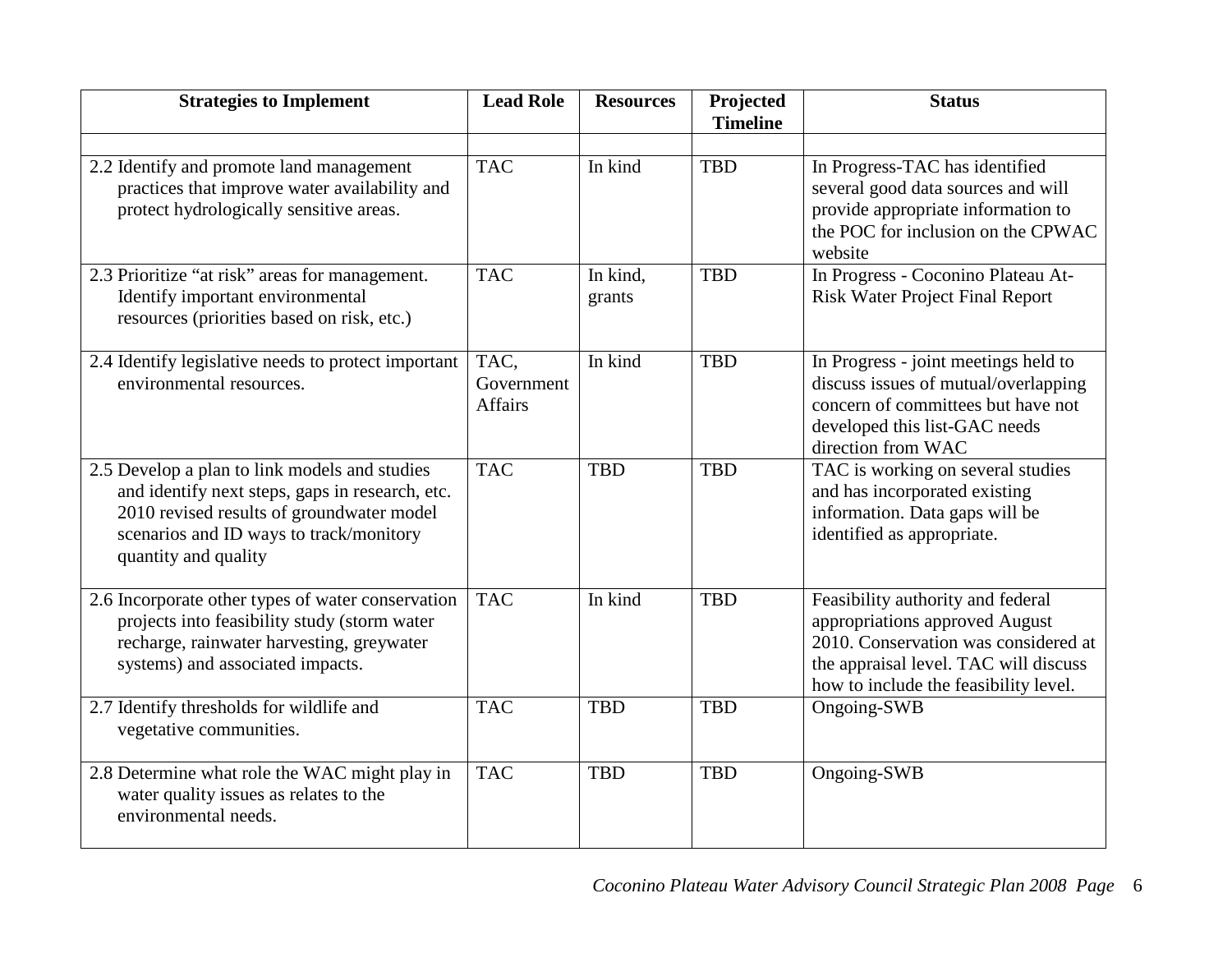| <b>Strategies to Implement</b>                                                | <b>Lead Role</b> | <b>Resources</b> | Projected       | <b>Status</b> |
|-------------------------------------------------------------------------------|------------------|------------------|-----------------|---------------|
|                                                                               |                  |                  | <b>Timeline</b> |               |
| 2.9 Track Regional Planning: 4FRI, WRDC                                       | Coordinator      | <b>TBD</b>       | TBD             | Ongoing       |
| 2.10 Outreach to NFS and other members to<br>assure continuous WAC engagement | <b>TBD</b>       | <b>TBD</b>       | <b>TBD</b>      | <b>TBD</b>    |

### **STRATEGIC DIRECTION 2010: Sustainable Regional Water Planning**

**Vision: Development and managing water resources in a sustainable manner based on supply, demand, and conservation**

**Success Indicators: Informed and knowledgeable public**

| <b>Challenges:</b>                        | <b>Opportunities:</b>                         |
|-------------------------------------------|-----------------------------------------------|
| Cost                                      | Website                                       |
| People to know and understand who we are. | Focus on creating "way of life" for children. |
| Lack of WAC staff to take the lead.       | WAC sponsored public forums/partnerships.     |
|                                           |                                               |

| <b>Strategies to Implement</b>                                                                                                                                                                                                            | <b>Lead Role</b> | <b>Resources</b> | Projected<br><b>Timeline</b> | <b>Status</b>                                                                                                                                                                                |
|-------------------------------------------------------------------------------------------------------------------------------------------------------------------------------------------------------------------------------------------|------------------|------------------|------------------------------|----------------------------------------------------------------------------------------------------------------------------------------------------------------------------------------------|
| 3.1 Develop a sustainable water budget to<br>determine the limit to both human and<br>environmental demands. Develop a<br>sustainable water budget (develop<br>thresholds and triggers)                                                   | <b>TAC</b>       | In kind          | <b>TBD</b>                   | In progress - SWB                                                                                                                                                                            |
| 3.2 Assess conservation plans that have been<br>completed and submitted to ADWR to<br>identify best practices. Publicize-get the<br>word out on BMP's and other info on<br>website (work with utilities to get the<br>word out to public) | <b>TAC</b>       | In kind          | <b>TBD</b>                   | Plans have been submitted to ADWR and<br>are included in their Community Water<br><b>Systems Database. Additionally ADWR</b><br>has assembled a spreadsheet of BMP<br>available at cpwac.org |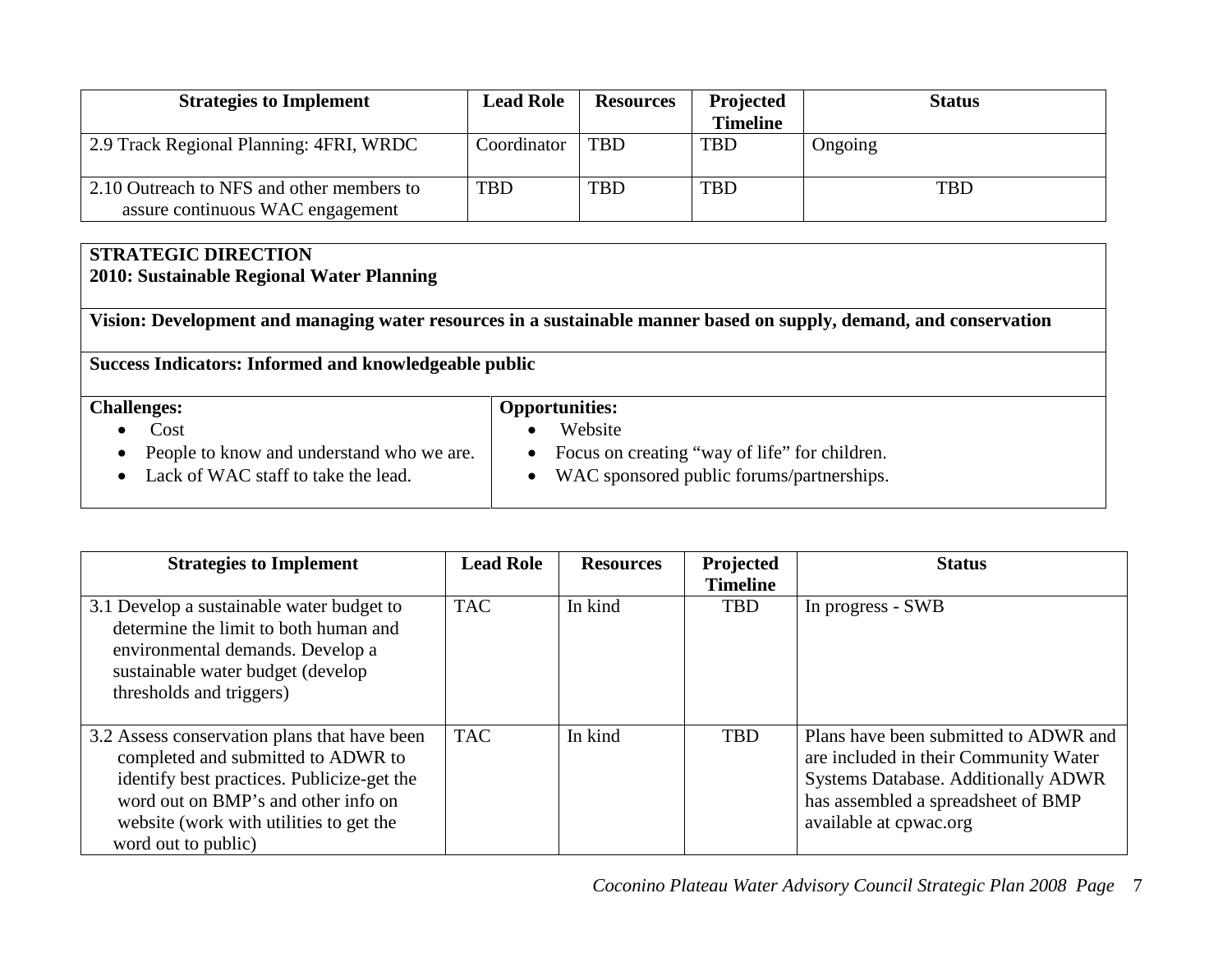| <b>Strategies to Implement</b>                                                                                                                                                                                                                                             | <b>Lead Role</b>          | <b>Resources</b>                                              | Projected<br><b>Timeline</b> | <b>Status</b>                                                                                                                                                                                                                                                           |
|----------------------------------------------------------------------------------------------------------------------------------------------------------------------------------------------------------------------------------------------------------------------------|---------------------------|---------------------------------------------------------------|------------------------------|-------------------------------------------------------------------------------------------------------------------------------------------------------------------------------------------------------------------------------------------------------------------------|
| 3.3 Develop and use a list of grants and<br>funding resources on the web site to assist<br>member agencies and others in<br>implementing conservation plans.                                                                                                               | Exec.Com./<br>Coordinator | In kind                                                       | <b>TBD</b>                   | Not started                                                                                                                                                                                                                                                             |
| 3.4 a. Work on Feasibility Study (public<br>outreach on process and objectives and<br>latest information)<br>b. secure non-federal funding/in kind<br>c. continue to apply for and receive<br>federal funding                                                              | <b>TAC</b>                | <b>Rural Water</b><br>Supply<br>Program/<br>Matching<br>funds | 2010-2015                    | In progress                                                                                                                                                                                                                                                             |
| 3.5 Sponsor "big-picture" talks to inform the<br>public on ongoing WAC activities                                                                                                                                                                                          | <b>TBD</b>                | <b>TBD</b>                                                    | <b>TBD</b>                   | <b>TBD</b>                                                                                                                                                                                                                                                              |
| 3.6 Access and utilize more focused scenario<br>runs based on changes in water use.<br>(USGS groundwater model) (downscaling<br>groundwater model for Plateau)                                                                                                             | <b>TBD</b>                | <b>TBD</b>                                                    | <b>TBD</b>                   | <b>TBD</b>                                                                                                                                                                                                                                                              |
| 3.7 Develop list of potential studies (some are<br>already identified, i.e. Rocky Mountain<br>Institute's next steps. Focus on<br>sustainable water budget                                                                                                                 | <b>TBD</b>                | <b>TBD</b>                                                    | <b>TBD</b>                   | <b>TBD</b>                                                                                                                                                                                                                                                              |
| 3.8 Develop water conservation section of the<br>website. (Different sections urban rural,<br>$etc.$ )<br>Highlight conservation best practices<br>$\bullet$<br>and what is happening on different<br>parts of the Plateau to showcase the<br>diversity of current use and | Public<br>Outreach        | In kind                                                       | 2012                         | BMP's for Municipal water providers is<br>posted on website, link prominently<br>displayed on home page.<br>Water conservation tips section is<br>prominently displayed on home page<br>with links to various organizations that<br>offer detailed information on water |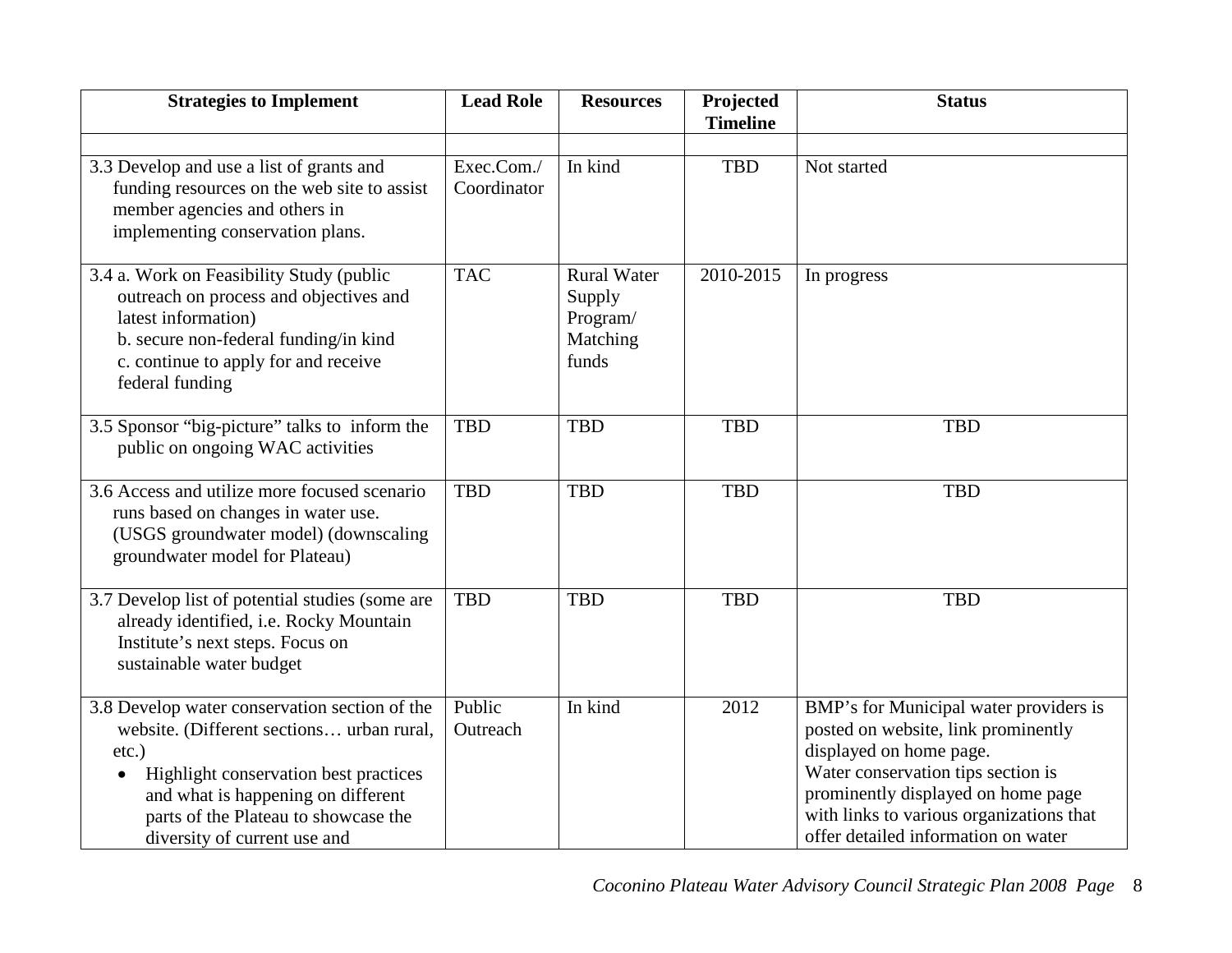| <b>Strategies to Implement</b>                                                                                                                                                                                                                                                                                                                                                                                                    | <b>Lead Role</b>                                    | <b>Resources</b>                       | Projected<br><b>Timeline</b> | <b>Status</b>                                                                       |
|-----------------------------------------------------------------------------------------------------------------------------------------------------------------------------------------------------------------------------------------------------------------------------------------------------------------------------------------------------------------------------------------------------------------------------------|-----------------------------------------------------|----------------------------------------|------------------------------|-------------------------------------------------------------------------------------|
| conservation practices.<br>Add an interactive activity (articles on<br>developing a water footprint, etc.) to<br>website.<br>Develop information and display on<br>water hauling for the web site.                                                                                                                                                                                                                                |                                                     |                                        |                              | conservation strategies which the average<br>person can integrate into their lives. |
| 3.5 Identify potential partners that are already<br>working on conservation issues and<br>coordinate activities $-$ co-sponsor events<br>(public forums)                                                                                                                                                                                                                                                                          | <b>TAC</b>                                          | None                                   | 2012                         | See lists identified ongoing programs at<br>www.cpwac.org                           |
| 3.6 Develop an educational program for<br>promoting potential greywater and<br>rainwater harvesting opportunities to<br>develop support for an ordinance (work<br>with the development community and<br>manufacturers of products to assist in this<br>effort).                                                                                                                                                                   | <b>TAC</b>                                          | In kind and<br>materials<br><b>TBD</b> | 2012                         | See lists identified ongoing programs at<br>www.cpwac.org                           |
| 3.7 Coordinate with experts (ex. Kerry<br>Schwartz - Project Coordinator and Chris<br>Newell - Willow Bend, County<br>Superintendent of Schools) on how to get<br>curriculum in schools, presentation to<br>WAC.<br>Coordinate outreach activities to<br>schools – letters to teachers and ask<br>kids to draw/describe where water<br>comes from. See who has a<br>"sustainability week" or other<br>curriculum we could add on. | Education<br>Subcommitt<br>ee of Public<br>Outreach | In kind                                | 2012                         | In progress—see creating a water ethic<br>1.5 above                                 |
| 3.8 Collect information on industrial,                                                                                                                                                                                                                                                                                                                                                                                            | <b>TAC</b>                                          | <b>TBD</b>                             | <b>TBD</b>                   | Clarify the role and value of this strategy.                                        |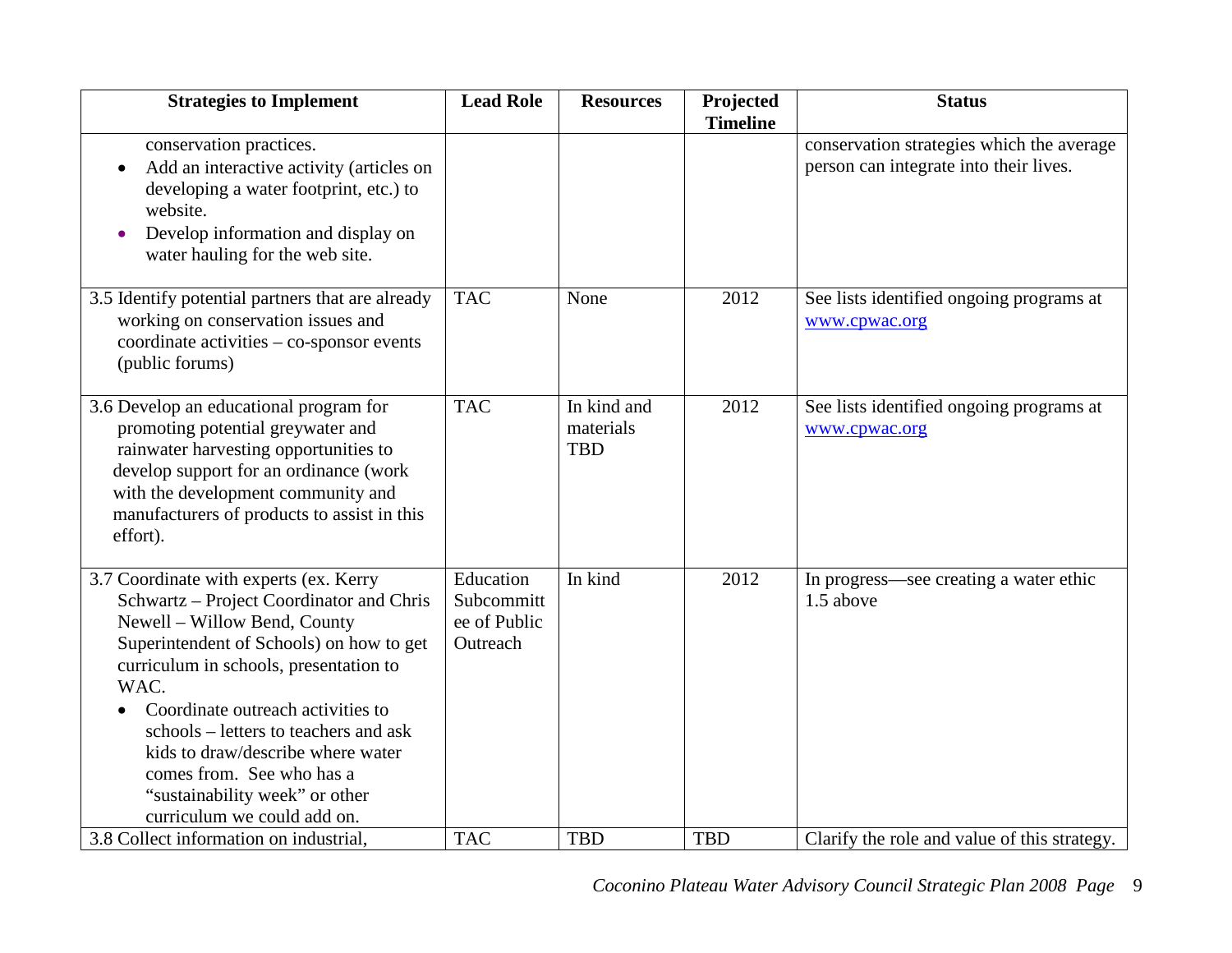| <b>Strategies to Implement</b>                                                                                                                   | <b>Lead Role</b> | <b>Resources</b> | Projected<br><b>Timeline</b> | <b>Status</b>                                                                             |
|--------------------------------------------------------------------------------------------------------------------------------------------------|------------------|------------------|------------------------------|-------------------------------------------------------------------------------------------|
| residential and commercial users – where<br>they get water, how much (listed under<br>website).<br>Research the industrial impacts of<br>mining. |                  |                  |                              | Effort temporarily on hold.                                                               |
| 3.9 Identify existing infrastructure for<br>reclaimed water.                                                                                     | <b>TAC</b>       | <b>TBD</b>       | <b>TBD</b>                   | Completed by ADWR, see summary at<br>www.cpwac.org                                        |
| 3.10 Review the Rocky Mountain Institute<br>study – identify next steps and propose<br>activities to the WAC.                                    | <b>TAC</b>       | <b>TBD</b>       | <b>TBD</b>                   | Next step recommendations included in<br>the Rocky Mountain Institute Study,<br>follow-up |
| 3.11 Collaborate with USGS on numeric<br>groundwater model.                                                                                      | <b>TAC</b>       | In kind          | 2012                         | In Progress<br>TAC provided scenarios to USGS for<br>model runs, awaiting results.        |

## **STRATEGIC DIRECTION:**

**2010: Regulatory, Financial, and Intergovernmental Relations: Building Legislative and Financial Support and Partnerships**

**Vision: Adopt formalized water management policies that link growth and adequate water supply; investigate existing institutional and financial models and partnerships to implement regional water solutions (Central Arizona Water Conservation District) and identify required legislation to implement and fund it.**

**Success Indicators: Budget**

| <b>Challenges:</b>                           | <b>Opportunities:</b>                                              |
|----------------------------------------------|--------------------------------------------------------------------|
| Education of the public about formal water   | Educate legislators and other stakeholders                         |
| management (so development community is      | Expand internal dialogue between WAC and partners on institutional |
| engaged).                                    | framework.                                                         |
| Need to investigate the options without      |                                                                    |
| appearing to have a pre-determined solution. |                                                                    |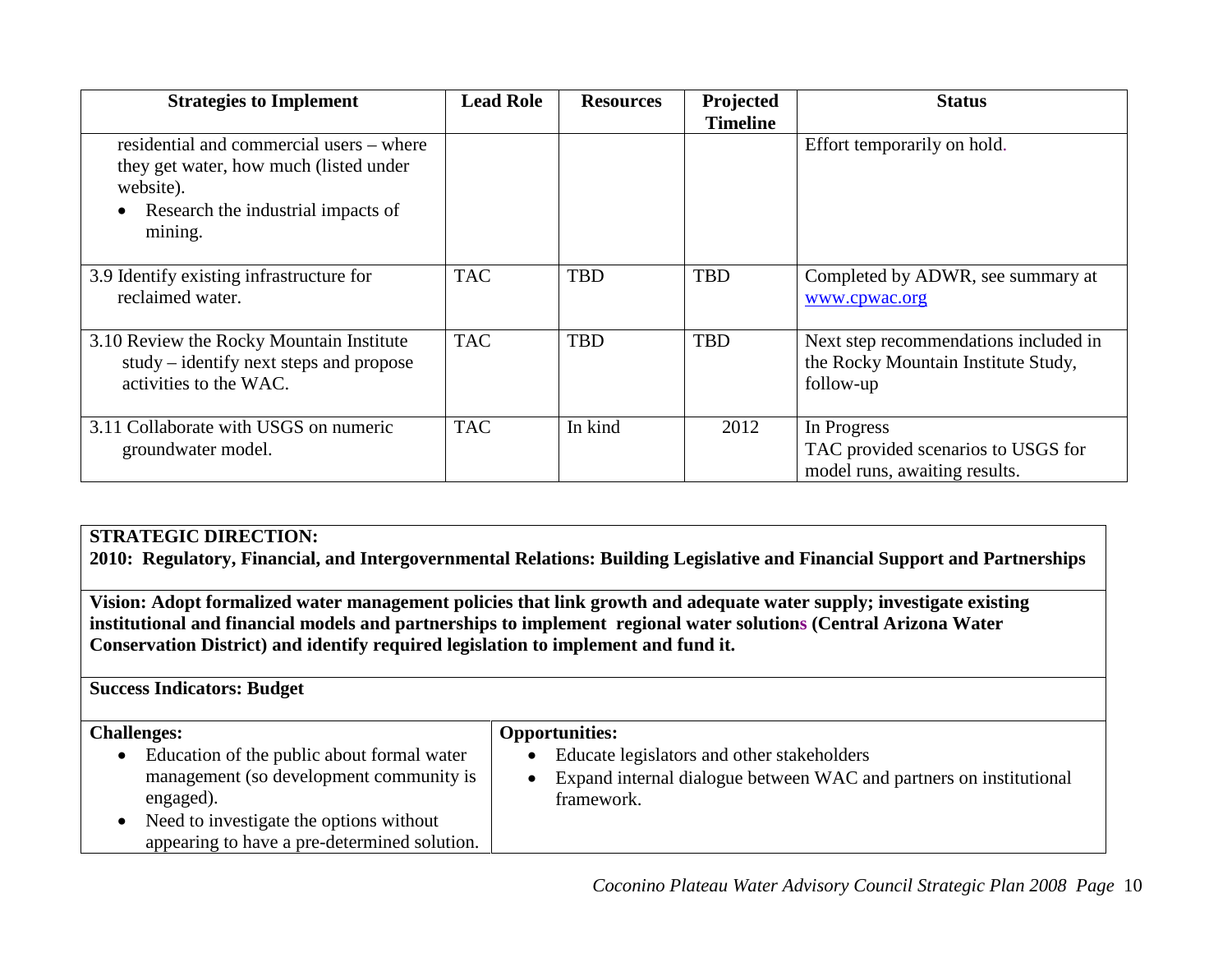| <b>Strategies to Implement</b>                                                                                                                                                                                                                                        | <b>Lead Role</b>                                         | <b>Resources</b>      | Projected              | <b>Status</b>                                                                                                                                                                                     |
|-----------------------------------------------------------------------------------------------------------------------------------------------------------------------------------------------------------------------------------------------------------------------|----------------------------------------------------------|-----------------------|------------------------|---------------------------------------------------------------------------------------------------------------------------------------------------------------------------------------------------|
| 4.1 Continue legislative day efforts and efforts<br>to educate legislators with emphasis on<br>new ones (every 2 years)<br>partnerships/collaboration with groups<br>with similar interests e.g. Greater<br>Arizona mayor's Association<br>League of Cities and Towns | Gov. Affairs                                             | In kind               | <b>Timeline</b><br>TBD | Legislative day held 8/28/2009 with<br>good attendance from state and federal<br>representatives.                                                                                                 |
| 4.2 Continue to identify legislative tools to<br>manage water resources more effectively.                                                                                                                                                                             | Gov. Affairs/TAC                                         | <b>TBD</b>            | TBD                    | In Progress. AZ Budget issues have<br>sidelined possibilities. WAC<br>members participating on Water<br><b>Resources Development Commission</b>                                                   |
| 4.3 Monitor and report on water rights<br>adjudication                                                                                                                                                                                                                | Gov. Affairs/TAC                                         | <b>TBD</b>            | TBD                    | We have had periodic updates on the<br>adjudication and the Navajo/Hopi<br>water settlement. Since the<br>confidentiality order is lifted, we need<br>a comprehensive report on the<br>settlement |
| 4.4 Monitor rulemaking process                                                                                                                                                                                                                                        | Gov. Affairs                                             | None                  | Ongoing                | Presentation given to WAC by City of<br>Flagstaff and Coconino County in<br>2009 but rulemaking moratorium has<br>suspended the discussion for now.                                               |
| 4.5 Update the 1989 SRP report on regional<br>water authority models.                                                                                                                                                                                                 | <b>TAC</b>                                               | <b>TBD</b>            | <b>TBD</b>             | Report reviewed by TAC. Ongoing<br>efforts at the state level through Water<br><b>Resources Development Commission</b>                                                                            |
| 4.6a. Review state and federal legislation for<br>funding opportunities.<br>b. Develop partnerships with state, local, and<br>federal agencies that may be receiving funds.<br>4.7 Present Coconino Plateau water                                                     | Exec<br>Com/Coord/Gov.<br><b>Affairs</b><br>Gov. Affairs | <b>TBD</b><br>In kind | <b>TBD</b><br>2012     | In Progress<br>Successfully worked with Committees<br>and WAC to seek Rural Water Act<br>authority<br>Yet to be done although AMWUA did                                                           |